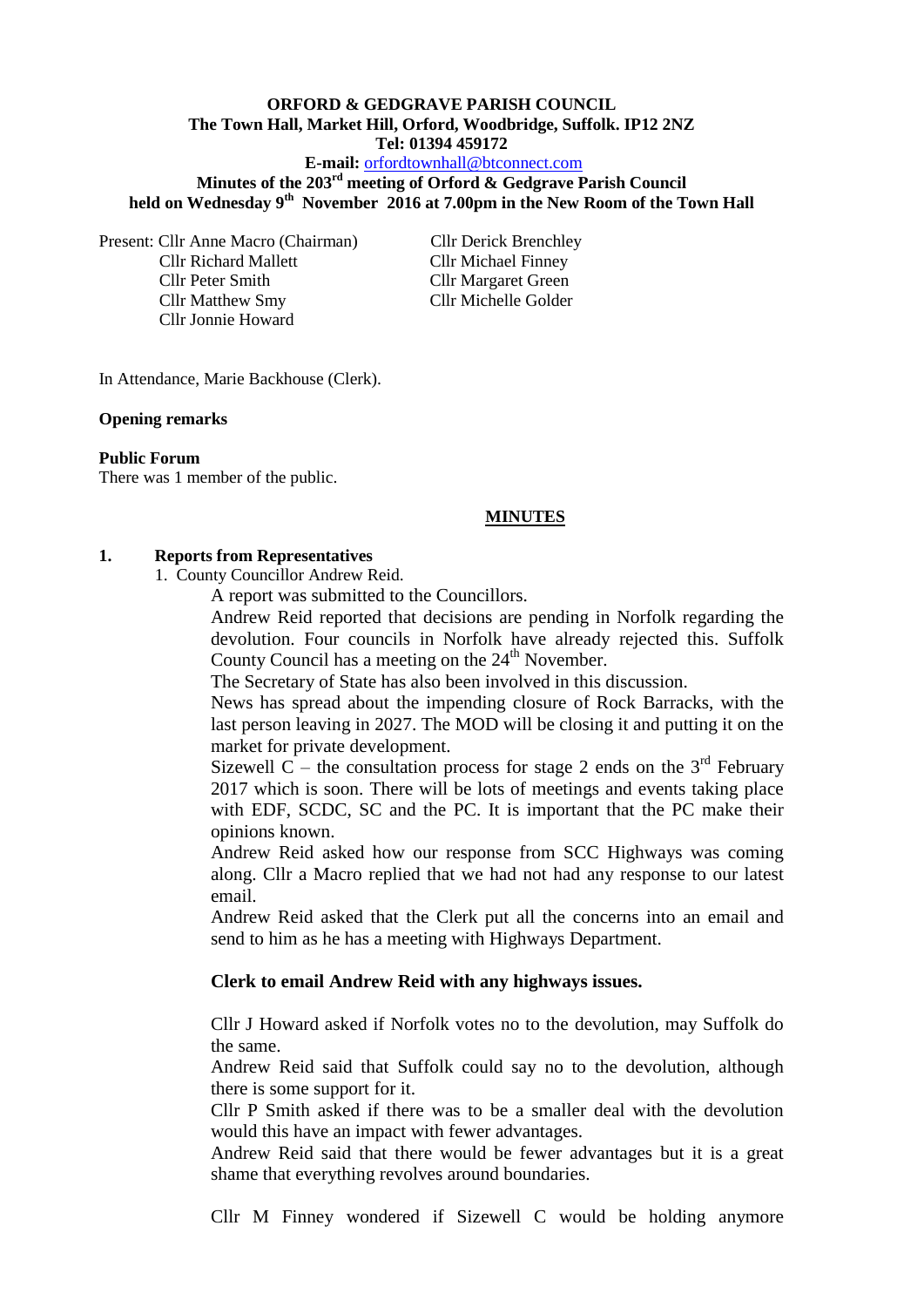information events.

Andrew Reid said that Sizewell C would be contacting us directly. It is important that we all work together to represent the villages. Roads, environment etc. should have full support.

Cllr M Smy asked what the SCC stance was on the prospect of turning the river to a marine conservation zone.

Cllr M Finney suggested that this may affect the use of the river.

Andrew Reid asked if Natural England may inform the NOTT that they may no longer have the moorings.

Cllr M Finney said that this may be the case.

Cllr P Smith reported that Natural England is worried about the traffic in the river.

Cllr A Macro thanked Andrew Reid for attending.

2. District Councillor Ray Herring Absent and no report sent.

# **2. Apologies for absence:**

Cllr J Robinson, Cllr M Iliff & Cllr I Thornton

## **3. Declarations of interest:**

Cllr J Howard, Cllr M Finney, and Cllr P Smith – members of the sailing club – planning application.

Cllr M Golder – in camera item staffing – Mr A Golder; also supplier to Orford General Stores.

- **4. Applications for dispensation:** None
- **5. It was unanimously agreed that the minutes of the 202nd Parish Council Meeting held on Wednesday 12th October 2016 and the F & GP meeting held on the 21st October 2016 be accepted as a true record.**

### **6. Matters arising from the 202nd Parish Council Meeting held on 12th October 2016 and the F & GP meeting held on the 21st October 2016.**

The multiplay has had the higher decorative parts removed and taken away. The Post Office is running smoothly again. The lights on the recreation ground should be fitted the week beginning the  $20<sup>th</sup>$  November.

## **7. Finance**

7.1 The Council received, noted and approved the cheques and balances from  $1<sup>st</sup>$  October –  $31<sup>st</sup>$  October 2016.

## **8. Planning**

### **DC/16/4139/LBC – Bell House, Quay Street, Orford**

This was a request for the addition of a small conservation roof-light to rear roof to light day space.

Cllr J Howard said that this is not visible from the road. The Councillors had no objection to this proposal.

## **DC/16/4143/FUL – Orford Castle, Castle Green, Orford**

This was a request to install a car park charging machine. Cllr P smith commented that this will create more cars parking in the streets.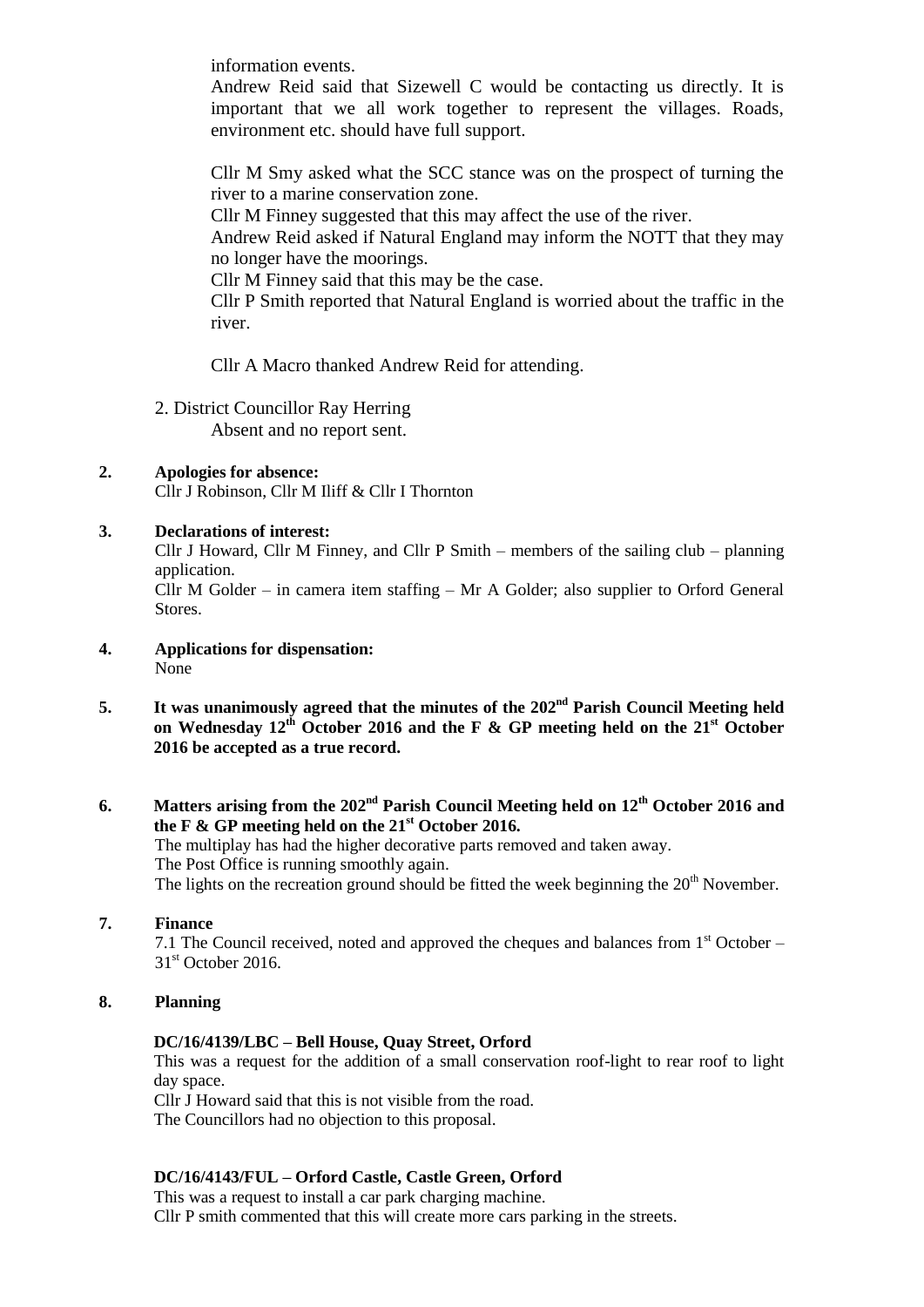Cllr M Finney said that the Crown & Castle are to have a rising bollard fitted; people will then park in the castle car park. This will make parking interesting. Cllr A Macro said that this will make the castle track even busier.

It was agreed to write a comment on the planning application reply to suggest that the parking charges are kept in line with those already in the village. The Councillors had no objection to this proposal.

### **DC/16/4266/FUL – 14 Castle Lane, Orford**

This was a request to replace and add cladding to the front elevation. Cllr J Howard suggested that this is on keeping with what is already there. The Councillors had no objection to this proposal.

### **DC/16/4336/FUL – Orford Sailing Club, Orford Quay, Orford**

This was a request to demolish the existing pre-cast concrete garage and erect a 3.6m x 7m long shed.

It was reported that the enabling works for this have already been completed. The Councillors had no objection to this proposal.

### **9. Parish Council Business:-**

## **(7) Flower Show**

Mike Redmund, Chairman of the Flower show Committee was invited to talk to the Council about the Flower Show.

Cllr A Macro asked if this item could be moved as Mike Redmund was willing to talk with the Councillors regarding the Flower Show.

Mike Redmund was invited to talk.

Mike Redmund reported that various meeting had taken place and he was formally asked to join as chair last month. There is still a lot that he has to discover and take on board.

Finances – It costs in the region of £7,000 a year to run the show. It is a non-profit organisation and currently there is £8,000 in the bank.

The money is roughly split into thirds, with a third being given from the patrons contributions; a third from the gate takings, which is around  $£2,300$ ; and the final third from activities on the day.

Issues – Patrons paying to enter on the day; this could be changed that everyone will pay or the patrons are given a pass.

People have a right to walk onto the recreation ground but if they do how will the money be raised to fund the flower show.

Patrons – This has been described as a close shop, it could be thrown open to everyone, with the minimum amount to be £30 to become a patron; it could also be known as 'Friends of Orford Flower Show'.

Committee – Occasionally vacancies occur and these happen to be filled by people who are asked by current committee members. It could be that this is opened up to all and advertised. It is important however that all the key activities are covered.

General information – There is a meeting once a year, a chance for people to talk. There is a special ethos around the Flower show and we wish to keep this.

Cllr P Smith suggested that one problem was the gate people not being subtle; these people need to be suitable to that role.

Mike Redmund said that maybe the answer is to brief the gate people on how to treat the visitors.

Cllr A Macro commented that the gate people were rude when she was asked to pay to enter; and she informed them that she was helping with the refreshments, therefore would not be paying to enter.

Mike Redmund suggested that people may be given passes, which would make it easier for those on the gates.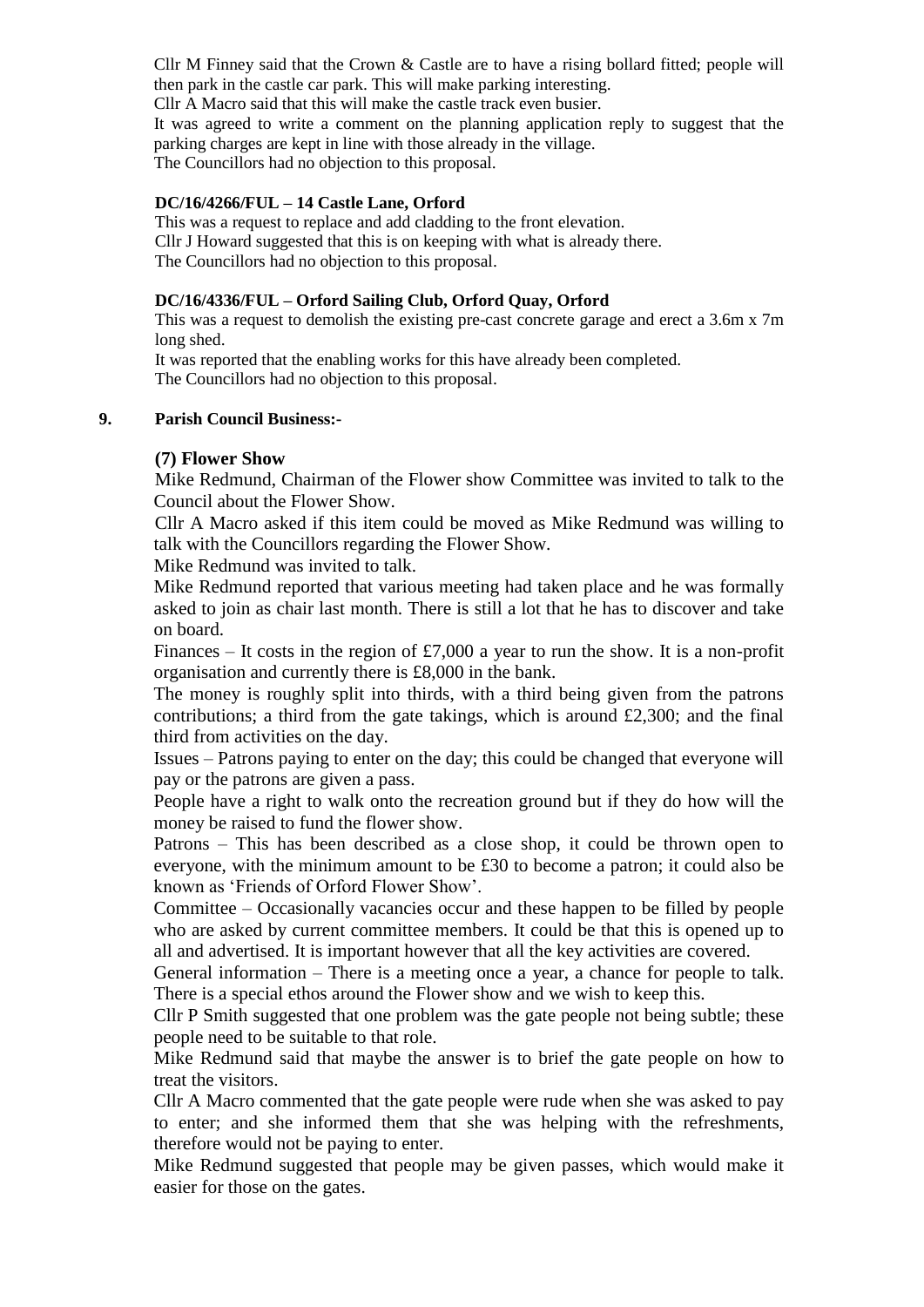Cllr A Macro commented that the schedules are given free of charge to the village and not charged for, but at the show people are charged.

Mike Redmund replied that these could be given free of charge.

Cllr M Golder suggested that the main issue within the village was the fact that local people are charged to enter the recreation ground.

Mike Redmund replied that by charging people to enter the Flower Show it is ensuring that the funding is available for the Show to continue.

Cllr M Golder commented that you could ask people for donations.

Mike Redmund said that they could ask for donations but then the committee would have to fund the shortfall.

Cllr A Macro asked if they had considered charging for entrance to the marquee.

Cllr D Brenchley said that some money is also made from the charge for the parking.

Cllr M Golder stated that local families will not attend if they are charged; maybe more 'Friends of Orford Flower Show' are needed.

Mike Redmund replied that the Show does need to be self-funded.

Cllr M Finney commented that generally the local people do not park on the recreation ground, they walk. If they did need to park, could we use the existing parking permit that is used on the Quay Street car park?

Cllr J Howard asked if more 'Friends' could be encouraged to join; friendlier people could man the gates and then the villagers could come for free.

Cllr P Smith commented that this would probably mean there would be a slight deficit.

Cllr D Brenchley informed them that the village fireworks are dependent on donations.

Cllr M Golder suggested that the route of donations should be given a chance.

Mike Redmund urged that we should all support the Flower Show.

Cllr M Golder asked if there were any current vacancies on the committee.

Mike Redmund replied that there is one space, but it needs to be filled by someone with some legal knowledge. At the moment there are 8 members.

Cllr P Smith said that there is a need for someone from the Flower Show committee to communicate with us and the rest of the village.

Cllr A Macro thanked the Flower Show for funding the Children's Christmas Party and thanked Mike Redmund for attending the meeting.

### **(1) Lime Tree, Quay Street**

Cllr A Macro reported that she, Cllr R Mallett, the Clerk and Paul from Elite had a meeting on site of the Lime Tree in Quay Street. Mrs Tristem also attended some of the meeting.

Mrs Tristem would like the tree to be removed, but Elite recommends that it is pollard to a height of 2-5m. This would tidy the tree away from the roof of the neighbouring house and make it manageable to keep tidy.

The quote for this is £745+VAT.

Cllr R Mallett suggested that this would be a good idea and the tree will re-shoot again, but this can be easily trimmed.

Cllr J Howard proposed that we accept the quote and arrange for the work to be carried out; this was seconded by Cllr M Golder and agreed by all.

### **Clerk to contact Elite and accept the quote.**

# **(2) Christmas Tree**

Cllr A Macro said that the brass band has been booked for the carol singing around the tree on the village green outside the shop. Sue Snowden has kindly offered to plug in the lights for the tree. A couple of people have volunteered to erect the tree. This is all to take place on the  $19<sup>th</sup>$  December at 7.00pm and is being funded by

local people and businesses.

There is also to be Afternoon Tea at the Recreation Hut on the 14<sup>th</sup> December at 2.00pm until 5.00pm.